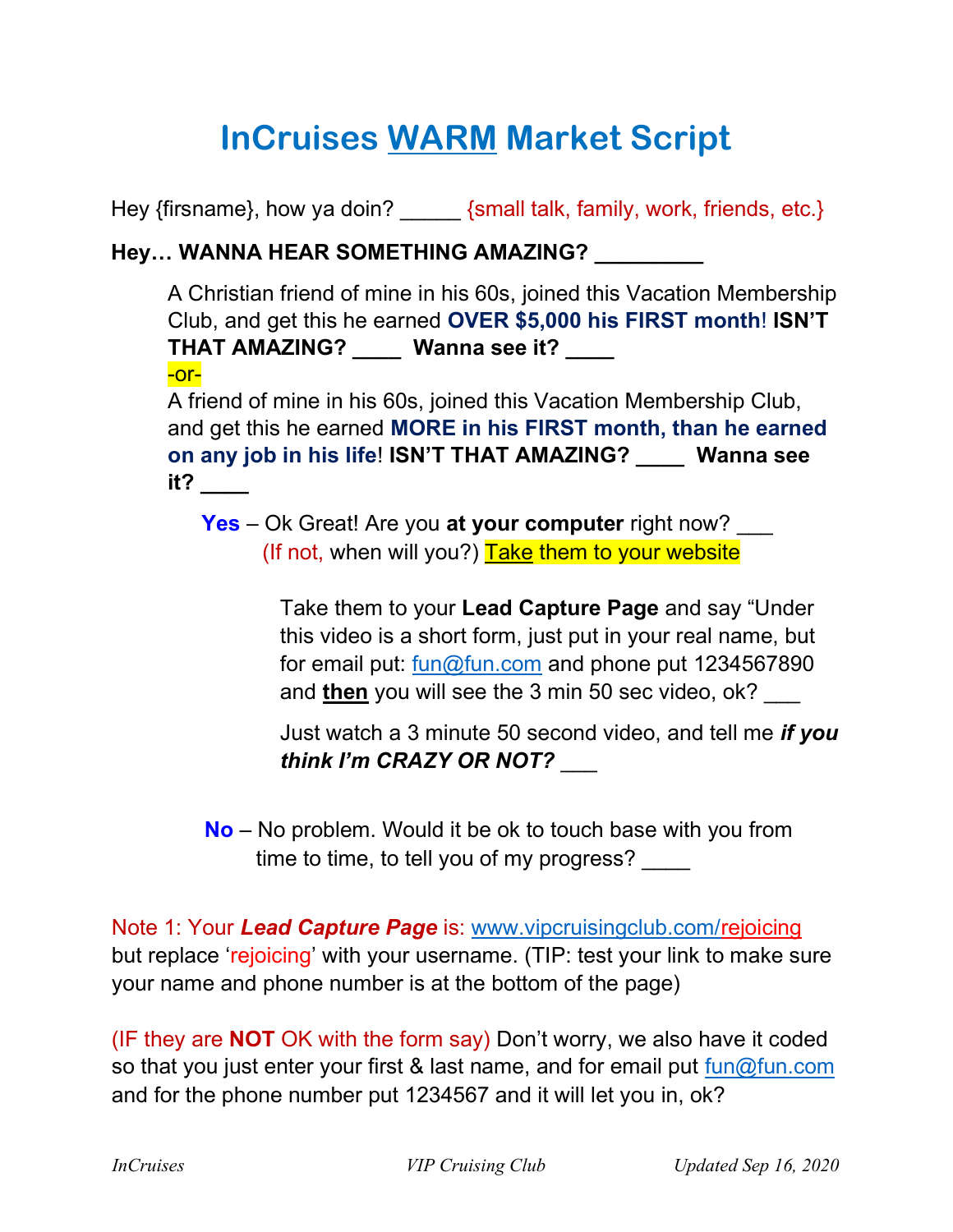## NOTE 2: If they ask, "What's this all about?"

Answer: "If it's ok, I don't want to influence your opinion by influencing you before you see it. It's only 3 minutes 50 seconds, ok?" \_\_\_

You can use your upline for 3 way calls. We love to help

Michael Lancto (EST) – 904-233-9285 David Husson (EST) – 954-588-6087 Bobby Rometo (PST) – 941-321-6106 Troy Van Dyke (EST) – 864-483-1400

How to handle: "Why would anyone CRUISE after this Coronavirus?" There are 2 ways to handle this, but always start by complimenting them: "That's a great question."

Make sure you study our Covid FAQ page: www.savemoney911.com/covidfaq

Then, "My business partner was just talking about that, let me get him and see what he says." (3way call your sponsor of Michael) or

"Less than 1% of all Coronavirus cases have been on a cruise ship. The virus has spread by people flying on commercial airlines all over the world. No industry is doing more right now to prevent the virus than the Cruise lines. Recently an international investment group invested HALF a Billion in Carnival Stock, and Carnival also secured an additional \$6 Billion in funds. Royal Caribbean secured \$2.1 Billion in additional funds. Banks and investors would not put that much money into an unsafe venture."

Note 3: If asked any question, reply with "I appreciate that question, but I would like to get your feedback WITHOUT my opinion influencing you. Can I count on you for 3 minutes and 50 seconds watching this video, then I'll get you answers to any questions, does that sound fair?"

Note 4: It is important NOT to explain too much. Like the old saying goes "LESS is MORE."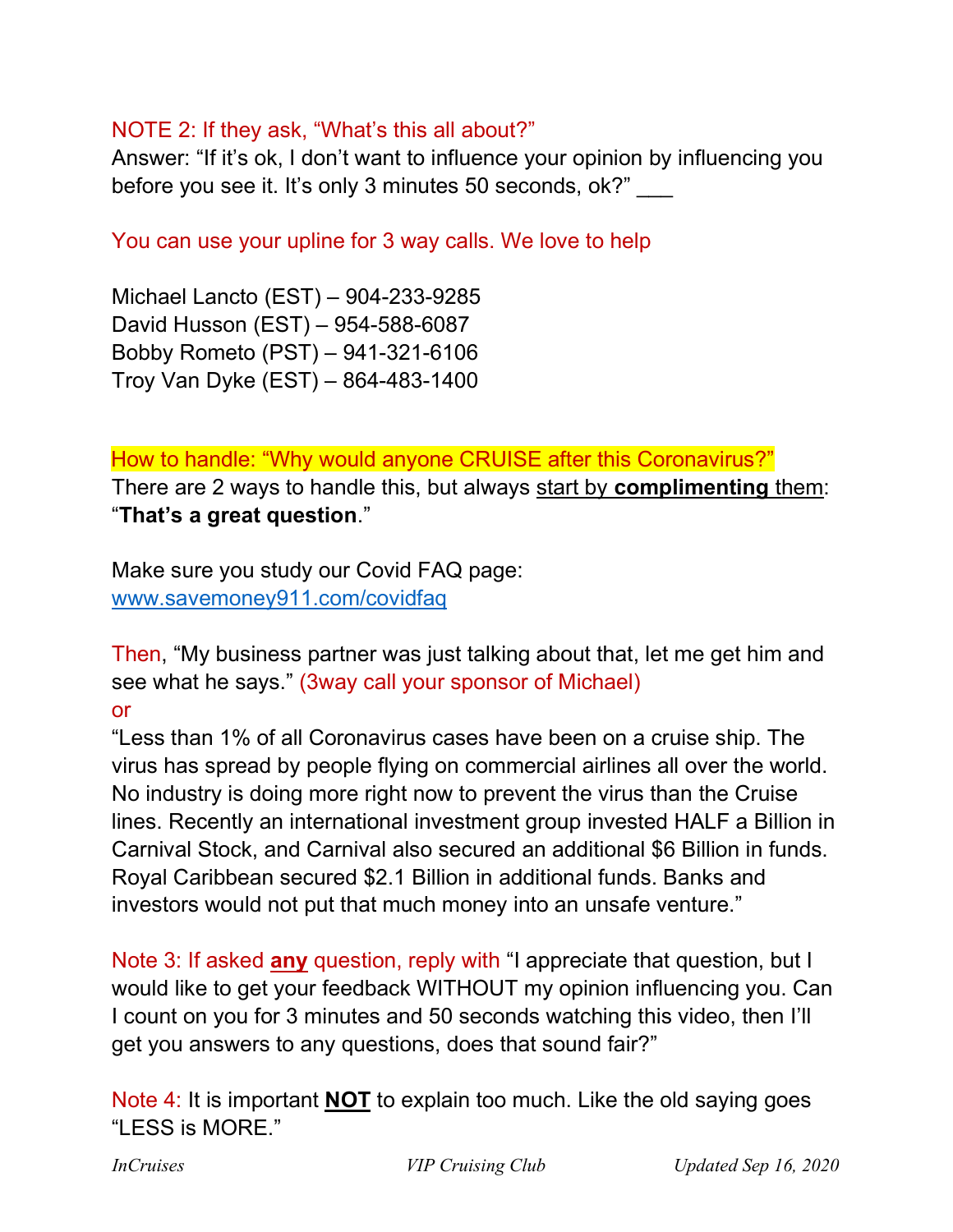Note 5: Your main role is to sound HAPPY & TAKE them to your website.

Note 6: Sound CONFIDENT that this works, people do cruise free, and everyone is paid as promised.

Note 7: Not everyone will be interested. That's normal and fine. Remember not everyone liked or followed Jesus and he performed many miracles. Don't let a "no" or "rejection" discourage you. If you need to vent, just call Michael at 904-233-9285

Note 8: Every business will have a problem or a hiccup here or there. If you have one, contact us in your upline, we will help you, even if we have to call Hutch.

Note 9: Two people on our team were Membership Free on Day ONE and MANY are membership free in 30 days. We already have 29 people earn over \$500,000 per year residually, 12 over a million and 2 over \$2 million a year residually, all in under 4 years. This is worth your time and energy.

Note 10: Sometimes when you ask a prospect "Are you at your computer" right now?" They will say something like "Just email it to me." Be polite and say something like "Can I say one thing?" \_\_\_ "My friend that I was telling you about that earned  $\{\ \}$  in his first month. He's earned multiple 7 figures working at home and he suggested I treat you with respect as a professional and I should do my best to TAKE you to our site rather than emailing it to you – so would it be ok if we just set a time when you will be at your computer to see this 3 min 50 sec video – then you can tell me if you think I'm crazy or not .. does that sound fair?

IF they refuse to give you time or they insist on your emailing it to them, THEN you have to agree to email it to them. However, please use an "email tracker" like www.getnotify.com or Chrome's "Cloud HQ tracker".

Note 11: Success is a learning progress. Anyone CAN learn IF you will plug in to all the training AND practice it over & over. Follow the success others have already proven. Don't try to re-invent the wheel. Success is not about perfection in your first 90 days, it's a learning progress day by day!!